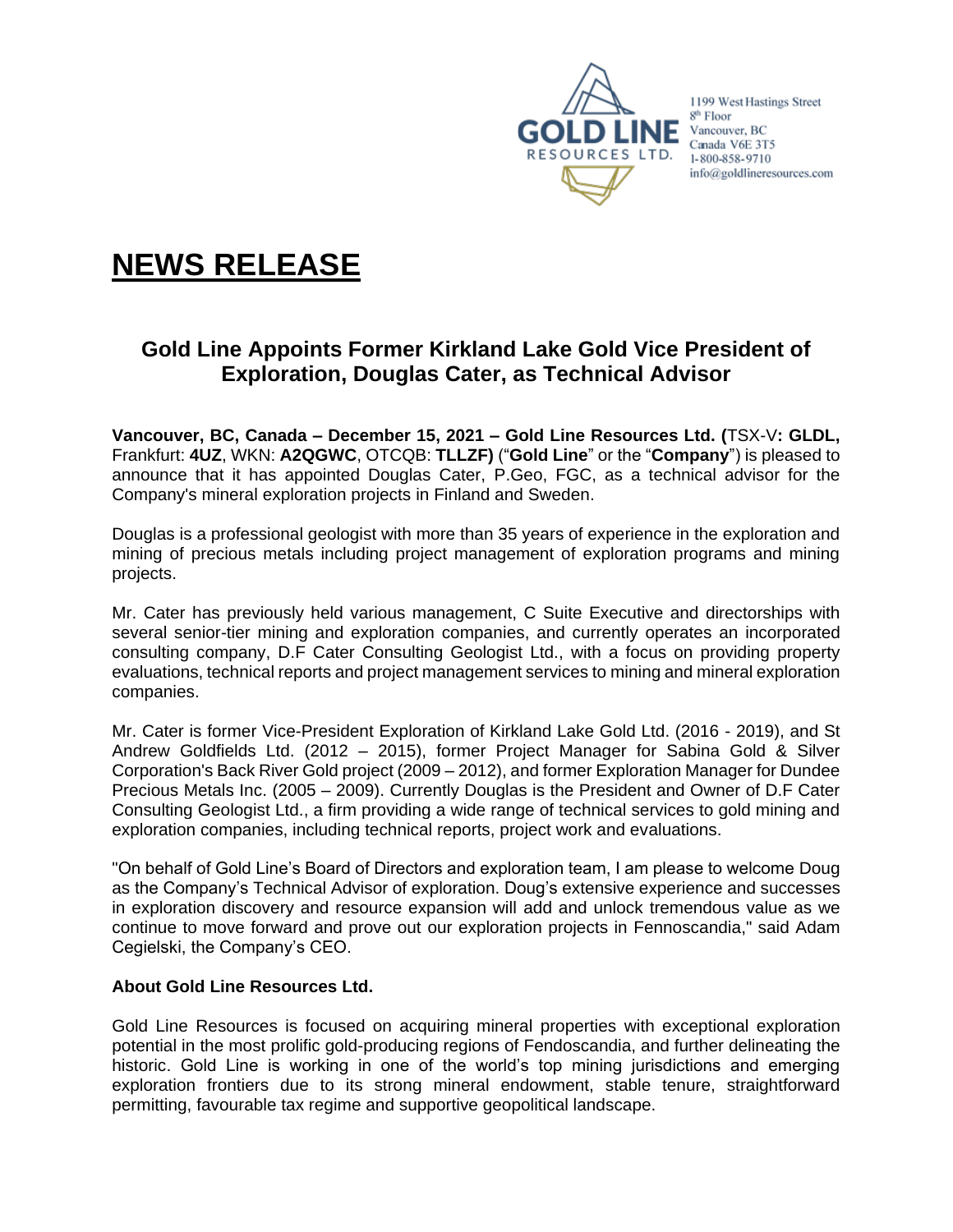Gold Line currently holds a prospective portfolio of five gold exploration projects in Sweden: one project is in the Skelleftea belt of north-central Sweden and four projects, including the Långtjärn property, are located within the Gold Line Mineral Belt of north-central Sweden. The projects are located on a 200-kilometre Proterozoic greenstone sedimentary belt that is host to multiple gold showings and deposits.

#### **ON BEHALF OF THE BOARD OF DIRECTORS OF GOLD LINE RESOURCES,**

Adam Cegielski CEO & Director

For further information: Email: [investor@goldlineresources.com](mailto:investor@goldlineresources.com) Telephone: 1-800-858-9710

#### **FOLLOW US:**

Website: <https://www.goldlineresources.com/> Facebook: <https://www.facebook.com/Gold-Line-Resources> Twitter: [https://twitter.com/GLDL\\_Resources](https://twitter.com/GLDL_Resources) Instagram: [https://www.instagram.com/gold\\_line\\_resources/](https://www.instagram.com/gold_line_resources/) LinkedIn: <https://www.linkedin.com/company/gold-line-resources-ltd>

*Neither the TSX Venture Exchange nor its Regulation Services Provider (as that term is defined in policies of the TSX Venture Exchange) accepts responsibility for the adequacy or accuracy of this release.*

#### *Cautionary Note Regarding Forward-Looking Statements*

This news release contains statements that constitute "forward-looking statements." Such forward looking statements involve known and unknown risks, uncertainties and other factors that may cause Gold Line's actual results, performance or achievements, or developments to differ materially from the anticipated results, performance or achievements expressed or implied by such forward-looking statements. Forward looking statements are statements that are not historical facts and are generally, but not always, identified by the words "expects," "plans," "anticipates," "believes," "intends," "estimates," "projects," "potential" and similar expressions, or that events or conditions "will," "would," "may," "could" or "should" occur.

Forward-looking statements in this news release include, that are not historical facts. Forwardlooking statements are based on Gold Line's current beliefs and assumptions as to the outcome and timing of future events, including, but not limited to, that the exploration and development activities will be completed as planned, and that the results of the exploration and development activities will be as anticipated. By their nature, forward-looking statements involve known and unknown risks, uncertainties and other factors which may cause our actual results, performance or achievements, or other future events, to be materially different from any future results, performance or achievements expressed or implied by such forward-looking statements. Such factors and risks include, among others: that exploration and development activities will not be completed as planned; that the results of exploration and development activities will not be as anticipated; Gold Line may require additional financing from time to time in order to continue its operations which may not be available when needed or on acceptable terms and conditions; compliance with extensive government regulation; domestic and foreign laws and regulations could adversely affect Gold Line's business and results of operations; the stock markets have